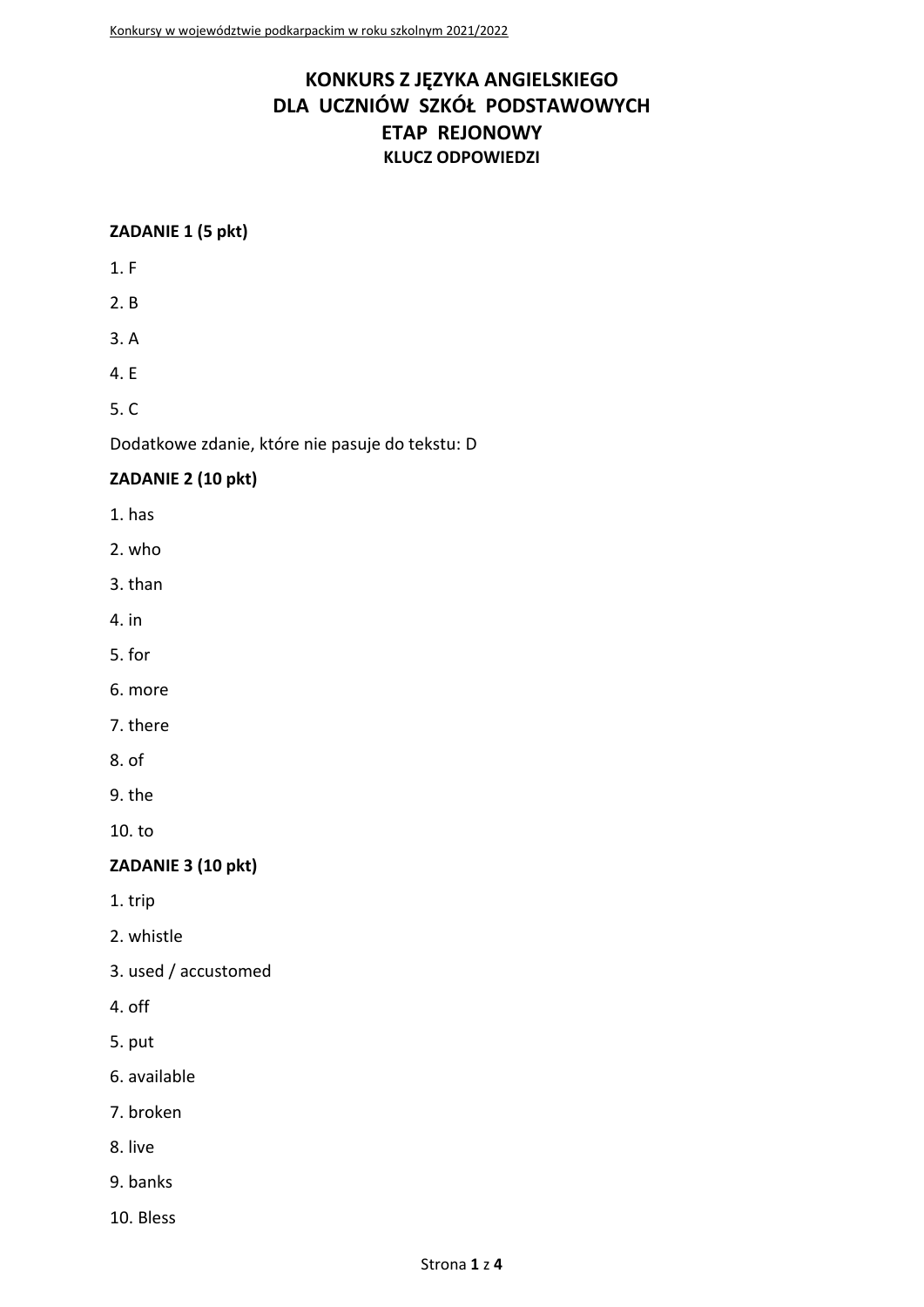# **ZADANIE 4 (10 pkt)**

- 1. degree
- 2. get
- 3. shoelaces
- 4. frozen
- 5. deny
- 6. on
- 7. wagged
- 8. thoughtful
- 9. deal with
- 10. discount

# **ZADANIE 5 (5 pkt)**

- 1. knowledge
- 2. tame
- 3. declared
- 4. disobedient
- 5. famine

#### **ZADANIE 6 (10 pkt)**

- 1. inedible
- 2. tricycle
- 3. shook
- 4. rainbow
- 5. foolish
- 6. queue
- 7. Although
- 8. estate
- 9. itinerary
- 10. ridiculously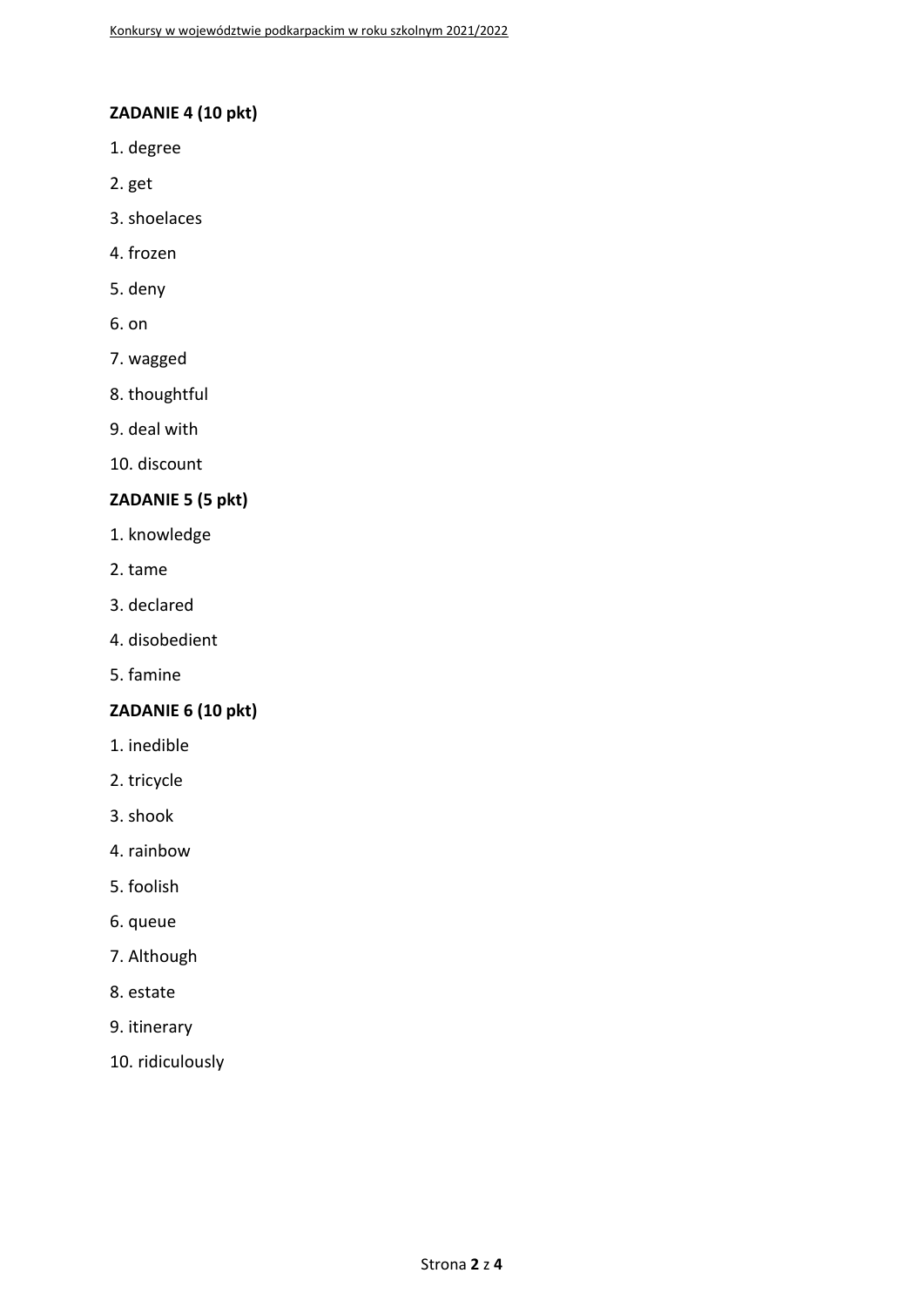# **ZADANIE 7 (10 pkt)**

- 1. only we had / we'd known
- 2. you own this
- 3. last time I was at
- 4. apologised / apologized (to me) for scratching
- 5. is bound to win
- 6. I used to wear
- 7. was just as difficult as
- 8. cost less than mine
- 9. regrets having sold his
- 10. you mind taking

# **ZADANIE 8 (5 pkt)**

- 1. no
- 2. church
- 3. don't have to
- 4. in
- 5. which

# **ZADANIE 9 (10 pkt)**

- 1. if / whether they had / they'd received
- 2. forward to getting home
- 3. stand being talked
- 4. in order to see
- 5. more crowded than I expected
- 6. the more difficult a problem
- 7. stopped spending money on
- 8. must be written in
- 9. will be watching the last
- 10. has gone to the Netherlands on